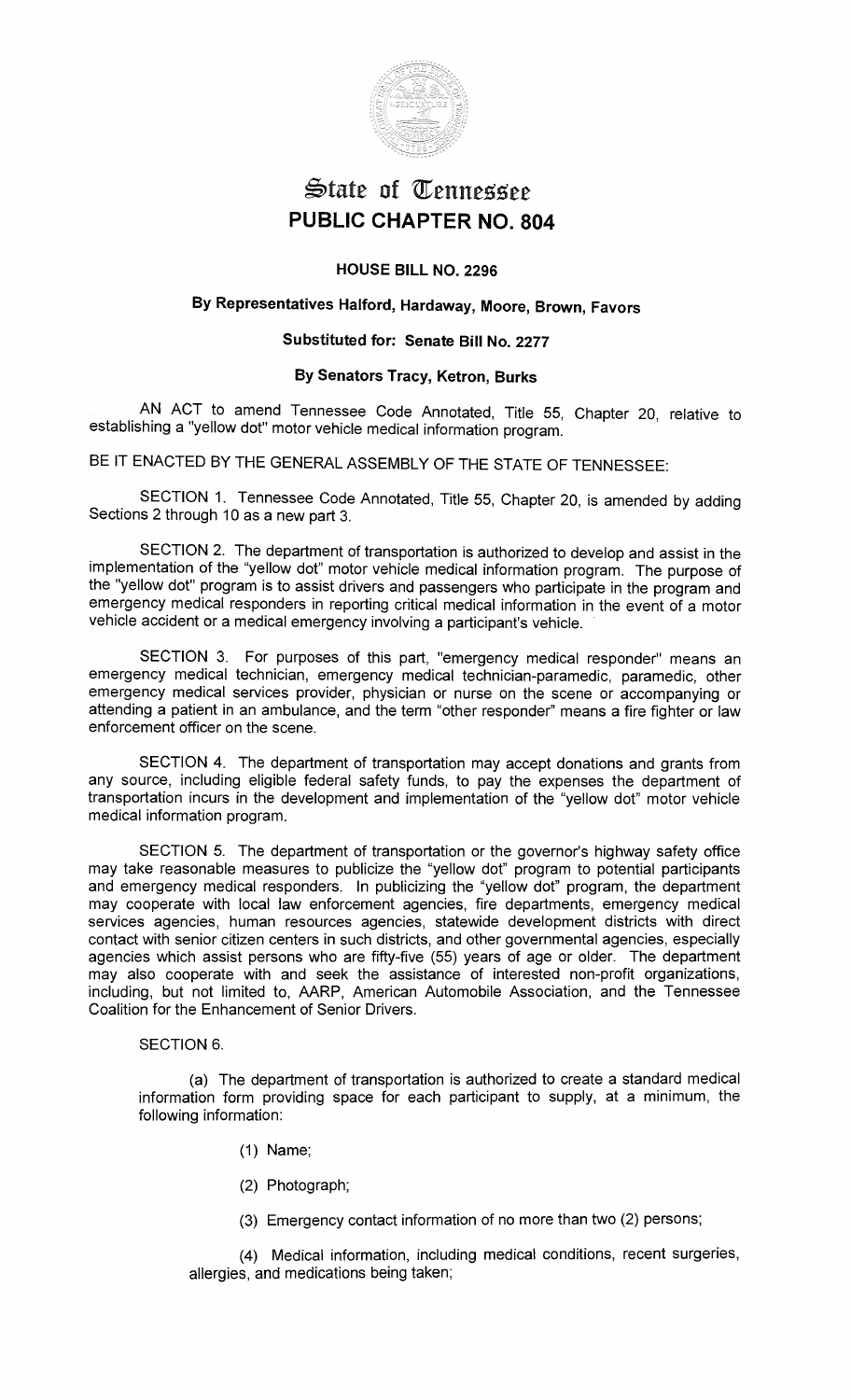- (5) Hospital preference;
- (6) No more than two (2) physicians' contact information; and
- (7) The date on which the participant completed the form.

(b) The medical information form shall include a statement that the "yellow dot" program acts as a facilitator only, and that all information supplied on the medical information form is the sole responsibility of the participant.

(c) The medical information form shall also include statements that the participant supplies the medical information voluntarily, and that the participant authorizes the disclosure to, and use of, the medical information by emergency medical responders and other responders for the purposes described in Section 9.

## SECTION 7.

(a) The department of transportation may provide for, assist in, or authorize the printing of the medical information form and assembling of a "yellow dot" folder containing the medical information form and a "yellow dot" decal with an adhesive backing.

(b) Upon request, the department may provide "yellow dot" folders to the agencies and non-profit organizations identified in Section 5, subject to the limitations of resources for funding the program, and/or the department may allow such agencies and organizations to copy the medical information form and assemble "yellow dot" folders for distribution to participants, or the department may authorize these agencies and organizations to prepare "yellow dot" folders for distribution.

(c) The department may also provide for dissemination of the medical information form and other "yellow dot" materials through the internet.

(d) The department shall not charge any fee to participate in the "yellow dot" program.

#### SECTION 8.

(a) Each participant shall receive a "yellow dot" folder containing a "yellow dot" decal and a medical information form. Participants may include passengers as well as operators of a motor vehicle, and those persons with distinctive license plates or placards for disabled drivers.

(b) The "yellow dot" decal shall be affixed on the rear window in the left lower corner of any motor vehicle other than a motorcycle. On motorcycles, the "yellow dot" decal shall be affixed in a secure, visible location on the rear of the vehicle.

(c) Each participant shall complete the medical information form and place it in the "yellow dot" folder. The "yellow dot" folder or folders shall be stored in the glove compartment of the motor vehicle, or in the compartment attached to a motorcycle.

## SECTION 9.

(a) If a driver or passenger of a motor vehicle becomes involved in a motor vehicle accident or emergency situation, and a "yellow dot" decal is affixed to the vehicle, an emergency medical responder or other responder at the scene is authorized to search the compartment of the vehicle for a "yellow dot" folder or folders.

(b) An emergency medical responder or other responder may use the information contained in the "yellow dot" folder for the following purposes:

(1) To identify a participant in the "yellow dot" program;

(2) To ascertain whether the participant has a medical condition that may impede communications with the responder;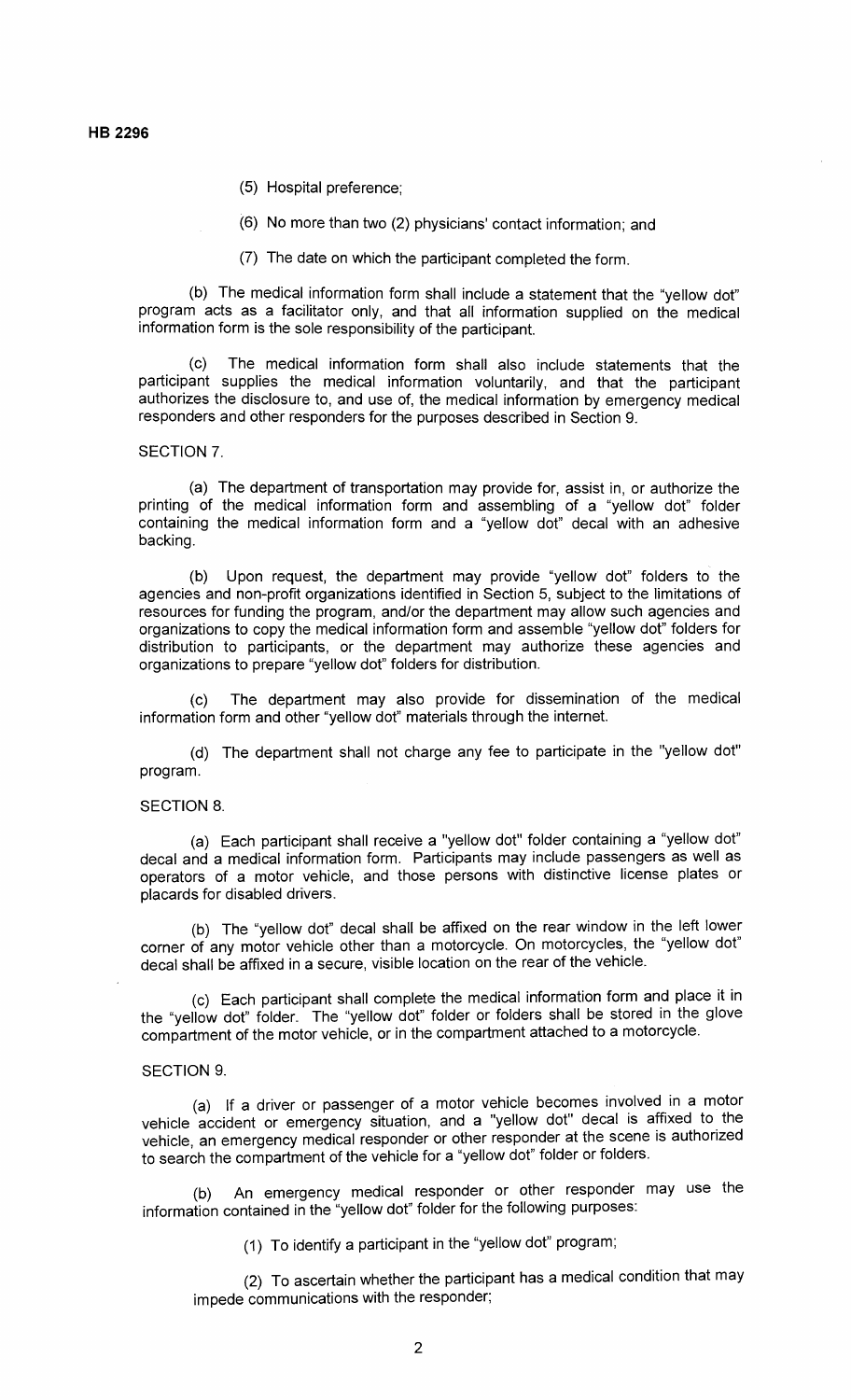(3) To communicate with the participant's emergency contacts about the location and general condition of the participant; or

(4) To consider the person's current medications and pre-existing medical conditions when emergency medical treatment is administered for any injury the participant suffers.

SECTION 10. Except for wanton or willful conduct, no emergency medical responder or other responder, nor any employer of an emergency medical responder or other responder, shall incur any liability if the emergency medical responder or other responder is unable to make contact, in good faith, with an emergency contact person, or disseminates or fails to disseminate any information from the "yellow dot" folder to other emergency medical responders, hospitals, or any healthcare providers who render emergency medical treatment to the participant. No health care provider or employer of a health care provider shall incur any civil or criminal liability if the provider relies in good faith on the information provided to them through the program.

SECTION 11. This act shall take effect upon becoming a law, the public welfare requiring it.